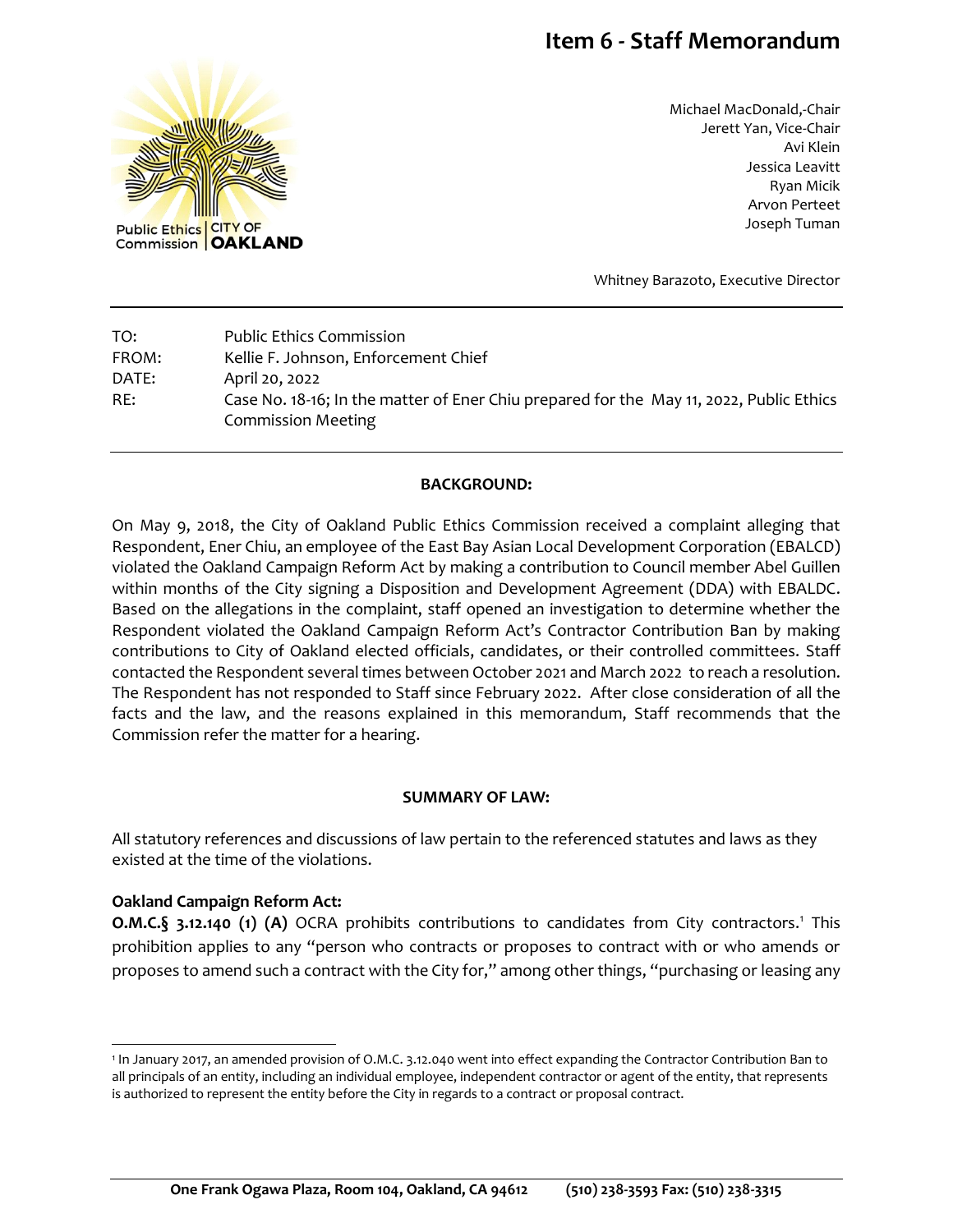land or building from the City, whenever the value of such transaction would require approval by the City Council."<sup>2</sup>

For purposes of this law, "contractor" includes the following provisions:

[a]nyone who contracts or proposes to contract with the City for selling or leasing any land or building to the City, or for purchasing or leasing any land or building from the City, whenever the value of such transaction would require approval by the City Council.

If a person is an entity, the restrictions of Subsections A also apply to all of the entity's principals, including, but not limited to, the following:

- 1. The entity's board chair, president, chief executive officer, chief operating officer, chief financial officer, and any individual who serves in the functional equivalent of one or more of those positions;
- 2. Any individual who owns an ownership interest in the entity of twenty (20) percent or more; and
- 3. An individual employee, independent contractor, or agent of the entity, that represents or is authorized to represent the entity before the City in regard to the contract or proposal contract. The prohibition in section 3.12.140 begins with "commencement of negotiations," which is defined as occurring when a contractor or contractor's agent formally submits a bid, proposal, qualifications or contract amendment to any City Official or when a City Official formally proposes submission of a bid, proposal, qualifications or contract amendment from a contractor or contractor's agent.

"Completion of negotiations" occurs when the City or the School District executes the contract or amendment. "Termination of negotiations" occurs when the contract or amendment is not awarded to the contractor or when the contractor files a written withdrawal from the negotiations, which is accepted by a City Official or an appointed or elected School District officer or employee.

Thus, the prohibition applies from the "commencement of negotiations" until 180 days after the "completion of negotiations."<sup>3</sup> The "commencement of negotiations" occurs when a contractor or contractor's agent formally submits a bid, proposal, qualifications or contract amendment to any City Official.<sup>4</sup> The "completion of negotiations" occurs when the City executes the contract or amendment.<sup>5</sup>

l

<sup>2</sup> *See also* OMC § 3.12.140(E)(4), which also specifies that "transactions that require approval by the City Council include but are not limited to ... [c]ontracts for the sale or lease of any building or land to or from the City."

<sup>3</sup> OMC § 3.12.140(A).

 $4$  OMC § 3.12.140(G).

<sup>5</sup> OMC § 3.12.140(K). For the purposes of this analysis, the period of time in which contributions by contractors are prohibited is referred to as the "blackout period."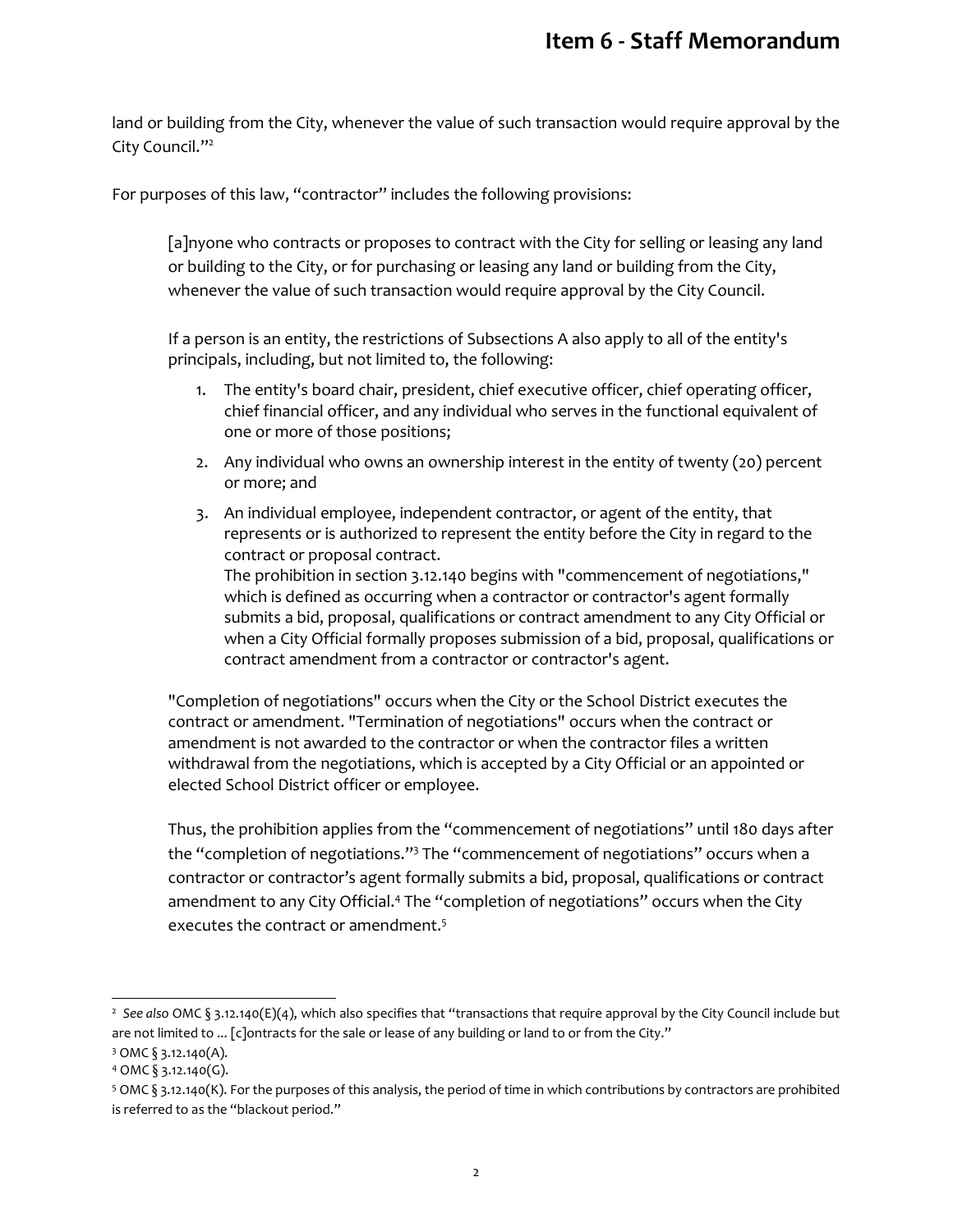## **Item 6 - Staff Memorandum**

**Lobbyist Registration Act:** "Any person who receives or is entitled to receive \$1,000 or more in a calendar month to communicate directly or through agents with any public officials, officers, or designated employees, for the purpose of influencing any action of the City of Oakland (City) qualifies as a lobbyist or (2) whose duties as a salaried employee, officer, or director, of any corporation, organization or association, include communication directly or through agents with any public official, officer, or designated employee, for the purpose of influencing any proposed or pending governmental action of the City. No person may act as a lobbyist before registering as a lobbyist with the City. A lobbyist is required to file a lobbyist registration form with the City every year by January 31.<sup>6</sup> The LRA states that all local governmental lobbyists must register annually before January 31, until s/he has ceased to qualify as a lobbyist and files a notice of termination with the City. $^{\prime\prime\prime}$ 

#### **TIMELINE OF EVENTS:**

- 07/14/15 The City issued a Notice of Offer and Intent to convey a vacant property known as the East 12<sup>th</sup> Street Remainder Site.
- 08/20/15 Bid proposals due.
- 03/15/16 The City Council adopted Resolution No. 86056 authorizing the City Administrator to enter into an Exclusive Negotiating Agreement (ENA) with Developer.
- 01/01/17 OCRA expanded the Contractor Contribution ban to include an entity's principals, employees, independent contractors, and agents that represent or are authorized to represent the entity before the City regarding a contract.
- 02/15/17 A DDA was executed by the City Administrator and Developer.
- 08/14/17 Since negotiations concluded when the DDA was executed on February 15, 2017, the Contractor Contribution ban applied at least to August 14, 2017 (180 days after February 15, 2017).

#### **FACTUAL SUMMARY AND ANALYSIS:**

On or Between July 2016 and February 2017 Chiu was a salaried employee with the East Bay Asian Local Development Corporation making between \$90K and 100K annually. In his role as a co-project manager of the "E 12<sup>th</sup> Street Remainder Parcel Developer Section," he was an advocate and representative on behalf of East Bay Asian Local Development Corporation and was tasked, along with Jason Vargas, his co-project manager, to lobby the City and City Council to support EBALC projects that were being considered by the City. The Respondent and Vargas were each authorized to represent EBALDC in contract negotiations with the City. Witness Hui-Chang Li, the Project Lead for the City reported to PEC Staff that Chiu appeared with counsel to negotiate the E 12<sup>th</sup> Street, DDA on behalf of

 $\overline{a}$ 

<sup>6</sup> Oakland Municipal Code (LRA) (O.M.C.) § 3.20.040 and O.M.C. § 3.20.030(D)

<sup>7</sup> O.M.C. § 3.20.110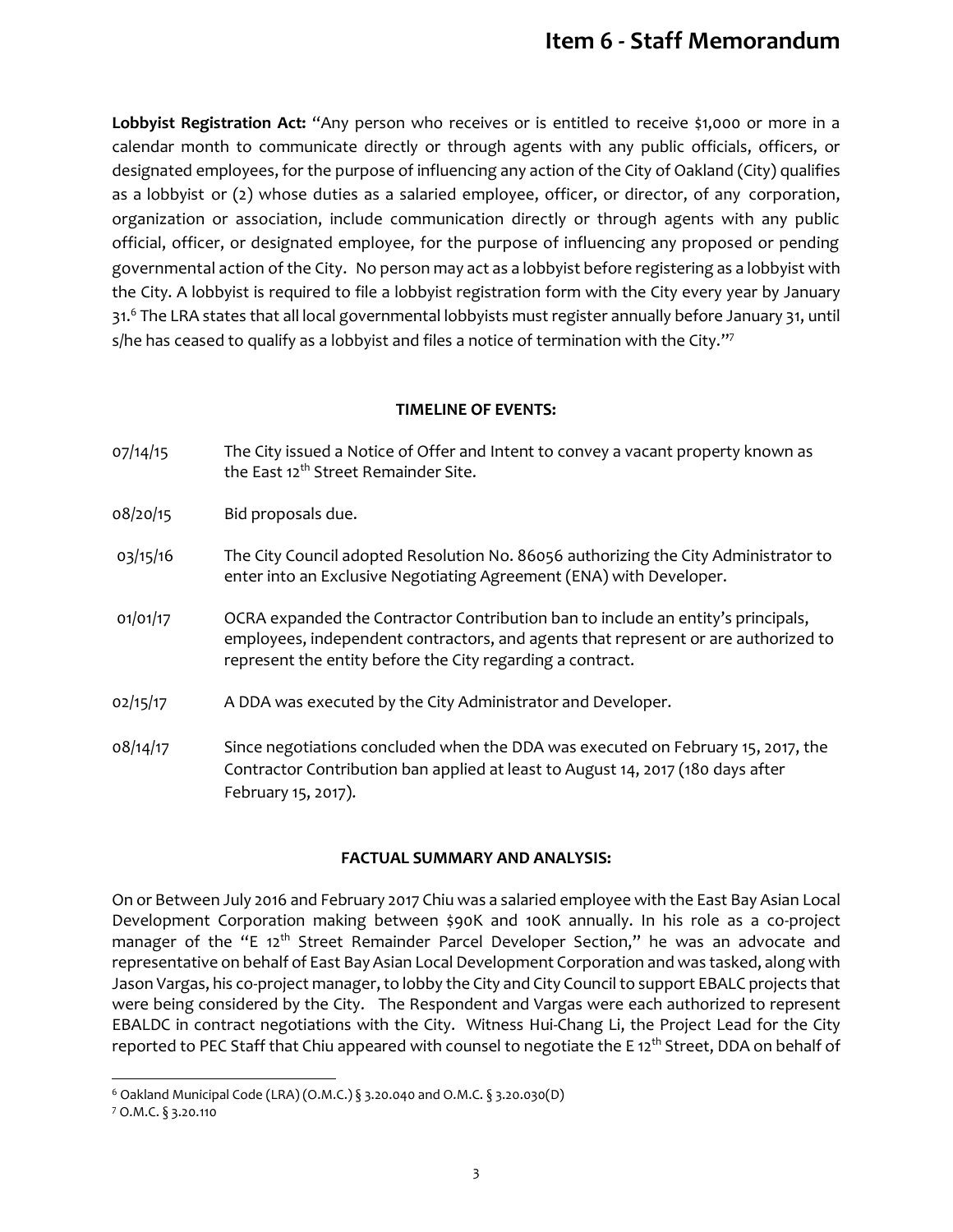EBALDC. The DDA negotiations were detailed negotiations that were conducted both by telephone and in-person meetings. These meetings were held once or twice a month over an eight-month period.

During a Staff interview, Chiu admitted that he lobbied any City official, Councilmember or "anyone and everyone" he had the opportunity to speak to on behalf of EBALDC. When he spoke to members of the City Council about the EBALC Project, he spoke favorably because "you have to be an advocate for your project." Chiu also admitted that he advocated for all EBALDC's projects. Before any Council meeting where the project was to be discussed, Chiu reached out to all the Councilmembers to say he hoped he had their support and offered to answer questions or provide further information to help them make up their minds. He believed that he reached out by telephone and had a conference call with CEO of UrbanCore Development, LLC, Michael Johnson and a Councilmember about the Project. Chiu believed he and Johnson also met with other Councilmembers in their respective offices. Chiu did not recall the exact number of meetings he and Johnson had with the Councilmembers.

When asked about the contributions he allegedly made, Chiu acknowledged making a \$250 contribution to Abel Guillen on April 19, 2017, which he has a record of. He acknowledged making at least three other contributions that were outside the time covered by OCRA statute.

Staff also interviewed Anne Robertson, Executive and Board Operations, with EBALDC. Ms. Robertson made clear that Chiu's contributions were personal and that EBALDC did not have any knowledge of the contributions until they were reported in a news article. Robertson and EBALDC's Board learned about Chiu's contributions when the former executive director, Josh Simon, brought the news article to the Board's attention.

In summary, Chiu's 2017 contribution was made within 180 days after the execution of the DDA in which he represented EBALDC before the City. Because the negotiations concluded when the DDA was executed on February 15, 2017, the Contractor Contribution ban applied at least until August 14, 2017 (180 days after February 15, 2017). Therefore, under the amended Contractor Ban, Chiu's \$250 contribution to Guillen on April 19, 2017, was prohibited.

| Chiu | 04/19/17 | Abel Guillen for City Council 2014 250.00 | EBALDC |
|------|----------|-------------------------------------------|--------|
|      |          | Officeholder Account                      |        |

## **VIOLATION(S)**:

Ener Chiu violated the following Oakland Municipal Code(s):

#### **Count 1: Contractor Contribution Ban**

On or about April 19, 2017, Respondent, Ener Chiu, a representative for the East Bay Asian Local Development Corporation, which had proposed to contract with or proposed to amend a contract with the City, violated O.M.C. 3.12.040 of the Oakland Campaign Reform Act when he made a contribution in the amount of \$250, to a City of Oakland elected official/candidate Abel Guillen, before the expiration of the 180 Contractor Contribution prohibition period.

#### **Count 2: Failure to Register as a Lobbyist**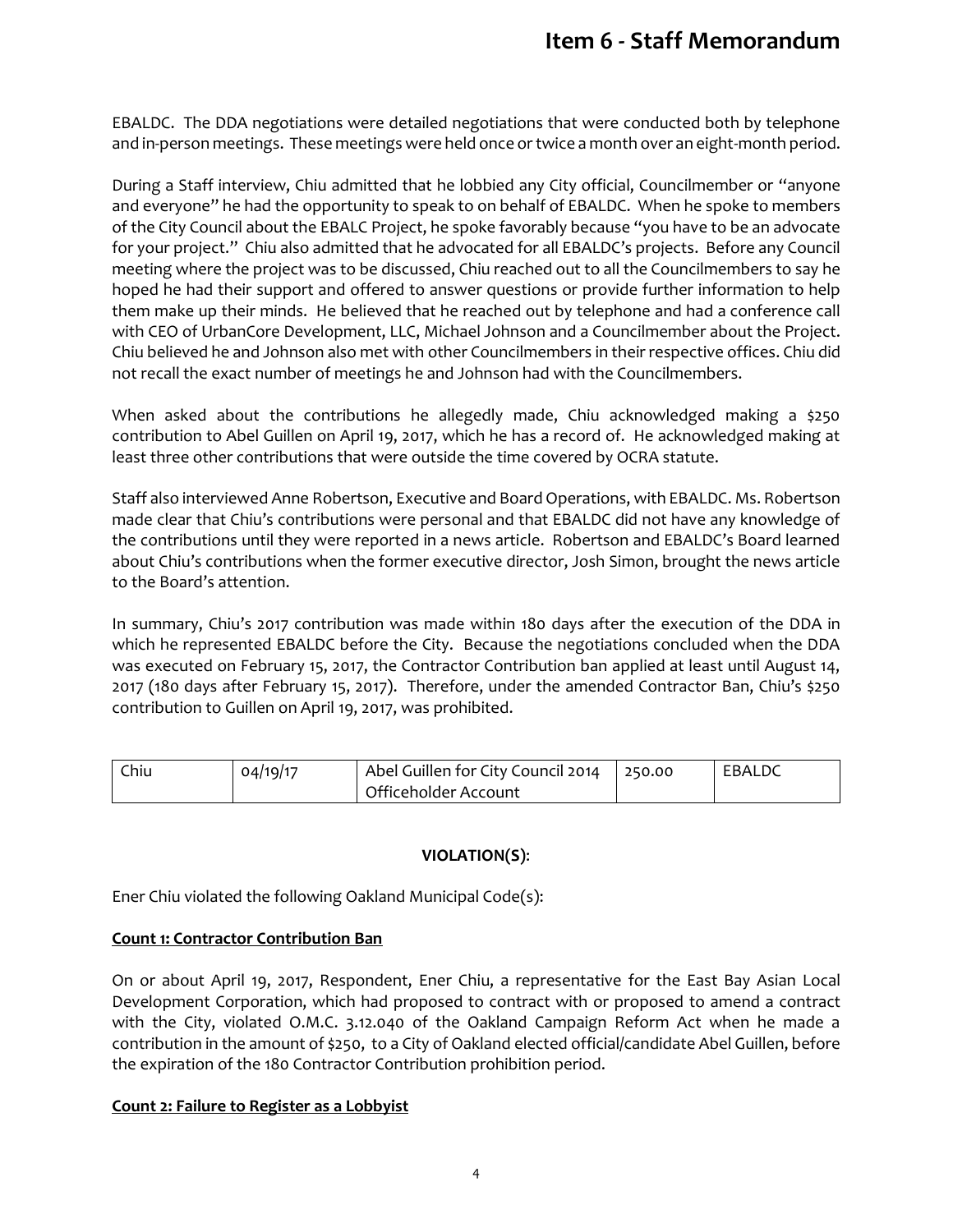On or between July 2016 and February 2017, Respondent Ener Chiu, a representative of the entity East Bay Asian Local Development Corporation (EBALDC), was entitled to receive \$1,000 or more in a calendar month to communicate directly or through agents with any public officials, officers, or designated employees, for the purpose of influencing any action of the City of Oakland on behalf of EBALDC (City) and therefore qualified as a lobbyist and acted as a lobbyist prior to registering as a lobbyist with the City.

Ener Chiu's Failure to Register as a lobbyist before he started to lobby City officials on behalf of EBALDC is a violation on O.M.C.3.20.110.

## **Contact History**

On October 29, 2021, Staff contacted the Respondent by email and proposed a resolution. On November 10, 2021, the Respondent asked for an extension to respond to the offer until December 31, 2021. Staff granted the Respondent's request. On December 31, 2021, the Respondent emailed staff a counter offer. The Enforcement team considered the Respondent's counter offer and determined that more information is needed from the Respondent to determine the appropriate resolution. On January 11, 2022, Staff forwarded an email to the Respondent with a list of questions to then for his review and response. On January 18, 2022, the Respondent emailed Staff and reported he needed time to consider and answer the new questions.

On February 3, 2022, after not hearing from the Respondent for several days, Staff sent an email inquiry requesting a response. On that same day, Staff received an auto-response from the Respondent that reported he was out of the office "dealing with a family illness… but I will be responding lightly to emails." On February 22, 2022, the Respondent emailed Staff and reported his two children were ill and that it had messed up his work scheduled. In that email, the Respondent provided responses to the questions Staff posed back on January 18, 2022. The Enforcement team considered the responses, conducted follow-up investigation and emailed a revised offer to resolve the matter on March 15, 2022. A little over one month later on April 18, 2022, Staff emailed the Respondent and informed him that the offer made on March 15, 2022, will end on April 20, 2022, at 5:00 PM and the matter would be placed on the PEC Agenda with a request for a hearing, if he did not respond. On April 25, 2022, at the time this report was updated, the Respondent has yet to respond to the PEC. In the absence of a resolution, Staff is recommending that the PEC refer this matter for a hearing.

#### **PENALTIES**:

Oakland Campaign Reform Act authorizes the Commission to impose maximum administrative penalties of up to \$5,000, or three times the amount of the unlawful contribution (whichever is greater), per violation. <sup>8</sup> The Base Level penalty for the OCRA violation is \$1,000. The Lobbyist Registration Act authorizes the Commission to impose a maximum statutory administrative penalty of \$1,000 per violation. The Base Level penalty for an LRA violation is \$750.<sup>9</sup>

The PEC will consider all relevant mitigating and aggravating circumstances surrounding a violation when deciding on a penalty, including, but not limited to, the following factors:

 $\overline{a}$ 

<sup>8</sup> See, Public Ethics Enforcement Penalty Guidelines, Page 5.

<sup>9</sup> See also, Public Ethics Enforcement Penalty Guidelines, Page 5.